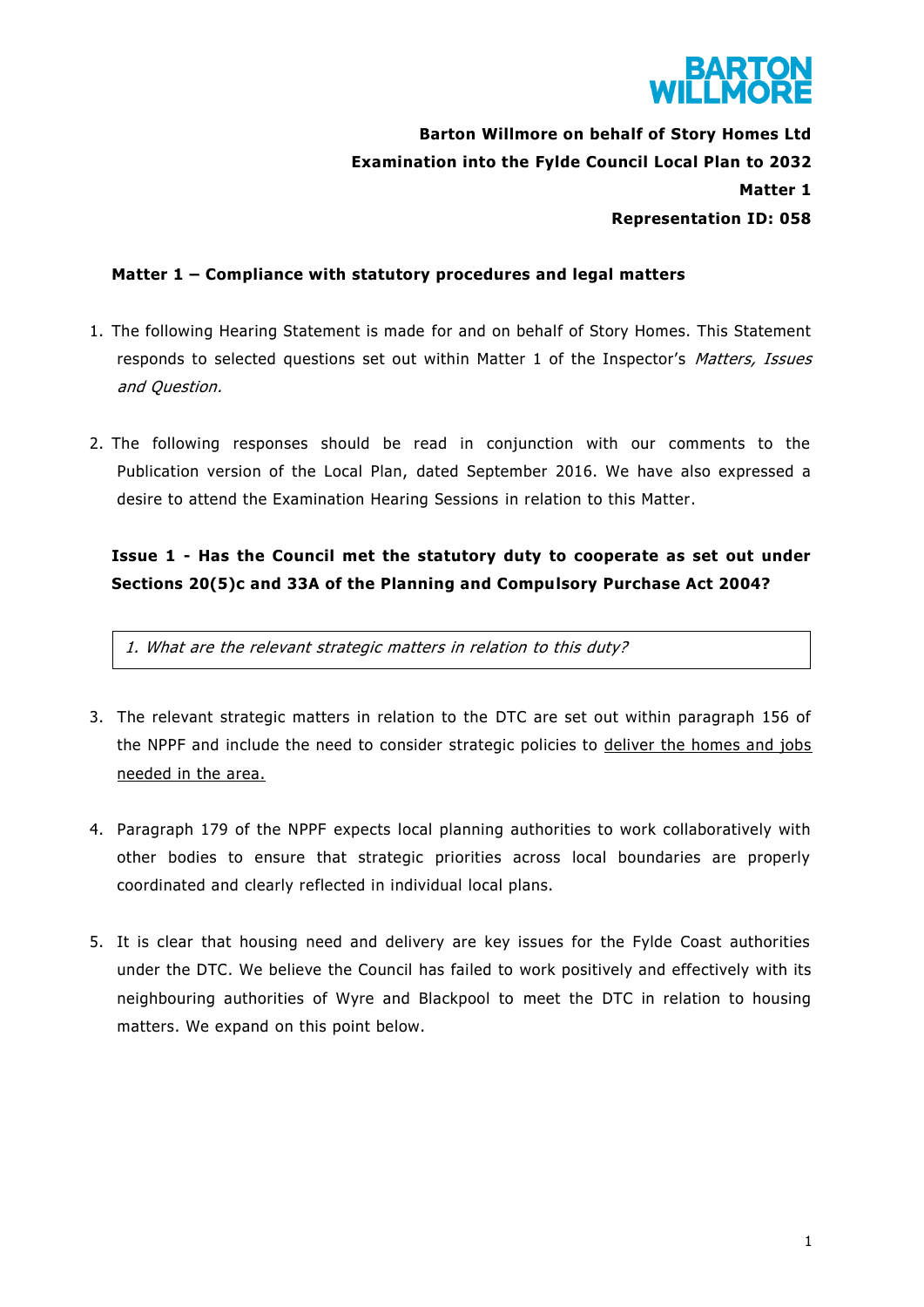

2. Has the Council maximised the effectiveness of plan-making activities by engaging constructively, actively and on an on-going basis with the prescribed bodies, in the preparation of the Plan in the context of these relevant strategic matters? In particular:

a. What has been the nature of any cooperation and have any mechanisms or formal agreements been established? Is the Memorandum of Understanding by authorities within the Fylde Coast Housing Market Area (HMA) up to date and effective in this regard?

b. Has the Council tried to resolve any issues through cooperation and what have been the outcomes?

c. Is there robust evidence to support the cooperation activities that have taken place?

3. In light of Wyre Borough Council's statement that they will be unable to meet their own objectively assessed housing need (OAN):

a. What has been the nature of any cooperation in this regard?

b. Has cooperation led to an agreed mechanism for the delivery of unmet housing needs within the HMA?

b. In what way has this influence the Plan?

d. Is there an obligation for Fylde Council to ensure that the objectively assessed need for the HMA as a whole is met?

e. Should the Plan include a commitment to help meet any unmet housing needs or to review the Plan?

6. Our concerns relate solely to the DTC in relation to meeting the unmet housing needs of Wyre Council, therefore, we have chosen to answer Questions 2 and 3 together to avoid any unnecessary repetition.

### **Nature of Cooperation (Questions 2a and 3a)**

- 7. Section 33A(2) of the Planning and Compulsory Purchase Act 2004 imposes the duty to cooperate to require the Council to engage constructively, actively and on an ongoing basis in any process by means of which activities within subsection (3) are undertaken, which includes strategic priorities. This is reiterated within the Planning Practice Guidance (PPG)<sup>1</sup> on the DTC. It is for the Council to demonstrate how they have complied with the duty.
- 8. Our Client recognises that the DTC is not a duty to agree, however, local planning authorities should make every effort to secure the necessary co-operation on strategic cross boundary matters before they submit their Local Plans for Examination.

 $\overline{a}$ 

<sup>1</sup> Reference ID: 9-001-20140306, PPG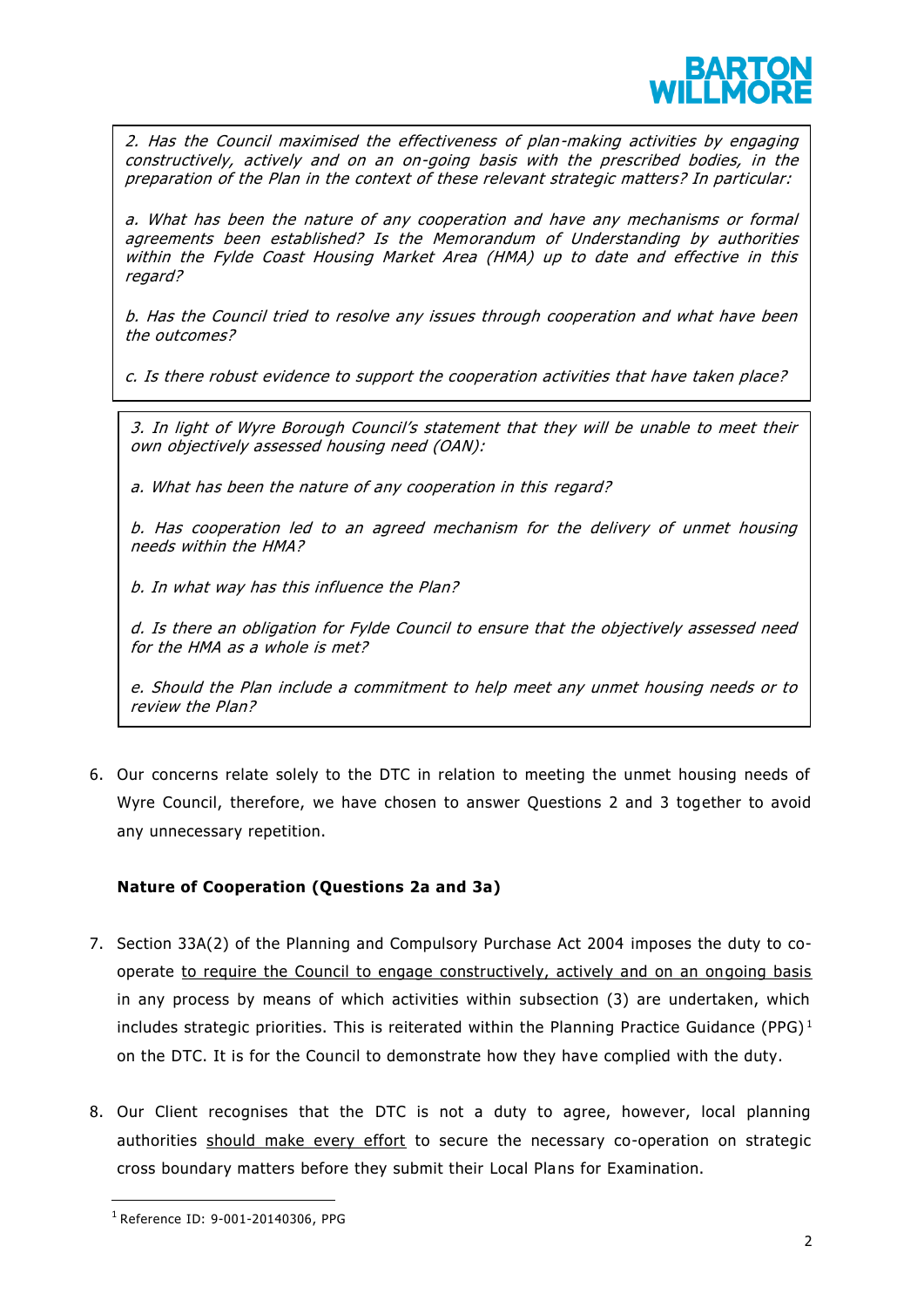

- 9. The Council published their 'Statement of Compliance with the DTC<sup>'2</sup> in August 2016. As part of the DTC, the Council acknowledge that Fylde operates as part of the wider Fylde Coast Housing Market Area (HMA) with its neighbouring authorities of Wyre and Blackpool.
- 10. In the context of the Fylde Coast HMA, we note the Council agreed to establish DTC Officers and Members meetings. Quarterly DTC meetings were held between Officers from the Fylde Coast Authorities, where strategic planning issues were discussed including housing. The Fylde Coast Authorities Joint Member and Officer Advisory Steering Group was also established in November 2014, comprising of Councillors and Senior Officers from the Fylde Coast Authorities and LCC to oversee the work under the DTC.
- 11. As documented within Wyre Council's Regulation 20 representations, Fylde Council were first alerted to Wyre's concerns regarding its ability to meet its housing needs in May 2015. Over the following 12 months, both Councils have attended various DTC Officers and Members meetings to discuss the DTC in relation to housing. Wyre Council has also wrote to Fylde Council on two separate occasions clearly expressing their concerns regarding housing needs within the HMA asking Fylde Council to assist in meeting this unmet need.
- 12. The written requests submitted by Wyre Council are noted in the Statement of Compliance with the DTC<sup>3</sup> at paragraph 3.22. Paragraphs  $3.24 - 3.26$  of the Statement of Compliance with the DTC summarises the consideration that has been given to meeting the unmet need arising in Wyre. In effect, it confirms the Council will not seek to meet any of Wyre's unmet need as the level of unmet need is currently unknown.
- 13. Parallel to this, the Council has worked with its neighbouring authorities to produce a joint Strategic Housing Market Assessment (SHMA)<sup>4</sup> and has signed a formal Memorandum of Understanding which states that the three authorities will work together to:

"Reach a consensus on housing provision across the Fylde-coast subregion;"

14. We welcome the fact that the three authorities have signed a MoU; however, as discussed below is clear that a consensus has not yet been reached between the three local authorities on where unmet housing need should be delivered across the HMA. Our Client therefore does not consider that the MoU is effective in terms of housing delivery and the Local Plan and as a result the DTC has not been satisfied.

1

<sup>2</sup> Document Ref: SD007

<sup>3</sup> Document Ref: SD007

<sup>4</sup> Document Ref: ED021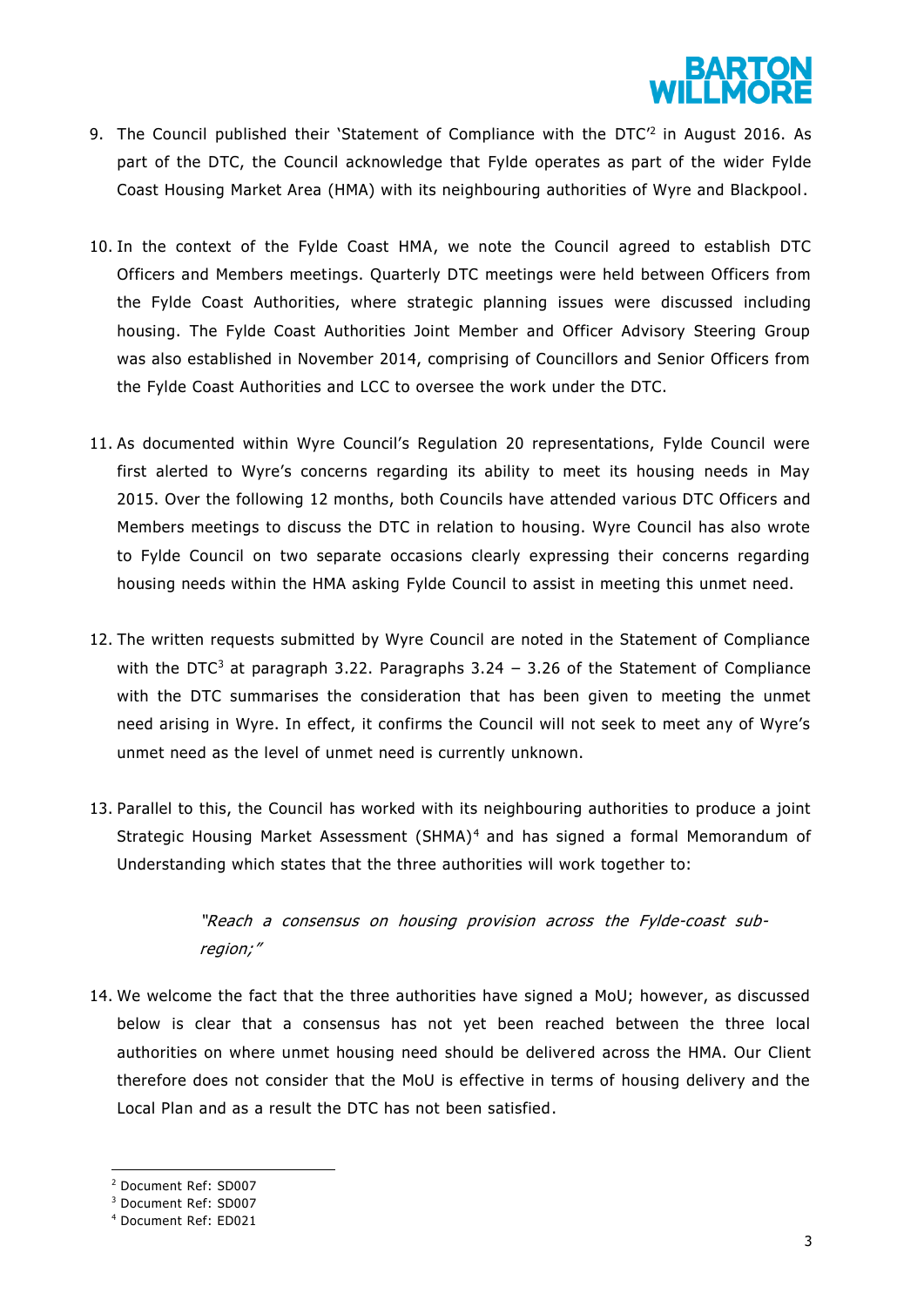

## **Mechanism for delivering unmet housing need within HMA (Questions 2b, 3b and 3c)**

- 15. There is no doubt that Fylde Council has actively engaged with other authorities within the HMA on an on-going basis through the production of the joint SHMA<sup>5</sup> and through attendance at various meetings with the MoU Fylde Coast Officers and Joint Officers. Notwithstanding this, despite numerous meeting and written correspondence, there is no evidence submitted as part of the Local Plan Examination that demonstrates an agreed mechanism is in place to ensure the delivery of unmet housing needs within the HMA are met.
- 16. The Statement of Compliance with the DTC states at paragraph 3.26 that the Council are committed to continuing to work with Wyre and its other neighbouring authorities, once the evidence base relating to Wyre's constraints is complete. However, the Council does not make any formal commitment to help meet the unmet needs of Wyre and there are no details provided within the Statement of Compliance with the DTC as to when the Local Plan will be reviewed or as to what the Council will do once the Local Plan is adopted. There is therefore no mechanism in place for delivering unmet housing need within the HMA.
- 17. The  $NPPF<sup>6</sup>$  and PPG is clear that local planning authorities are expected to work collaboratively with other bodies to ensure that strategic priorities across local boundaries are properly coordinated and clearly reflected in individual local plans. To ensure the housing needs of the Fylde Coast HMA are met, the Council should seek to deliver a more positive approach to consider the quantum of assistance it is willing or able to provide. This could be achieved without significantly altering the strategy.
- 18. We recognise that the DTC is not a duty to agree and local planning authorities are not obliged to accept the unmet needs of other planning authorities, however, the NPPF requires local authorities to meet their objectively assessed need, including unmet requirements where it is reasonable to do so.
- 19. PP $G<sup>7</sup>$  also states that if the local planning authority chooses not to help neighbouring authorities meet their housing needs this must be substantiated by robust evidence that this would be inconsistent with the policies set out in the NPPF, for example Green Belt policies, or other environmental constraints. Fylde Council has failed to provide any such

1

<sup>5</sup> Document Ref: ED021

<sup>6</sup> Paragraph 179

<sup>7</sup> Paragraph 021 Reference ID: 9-021-20140410, PPG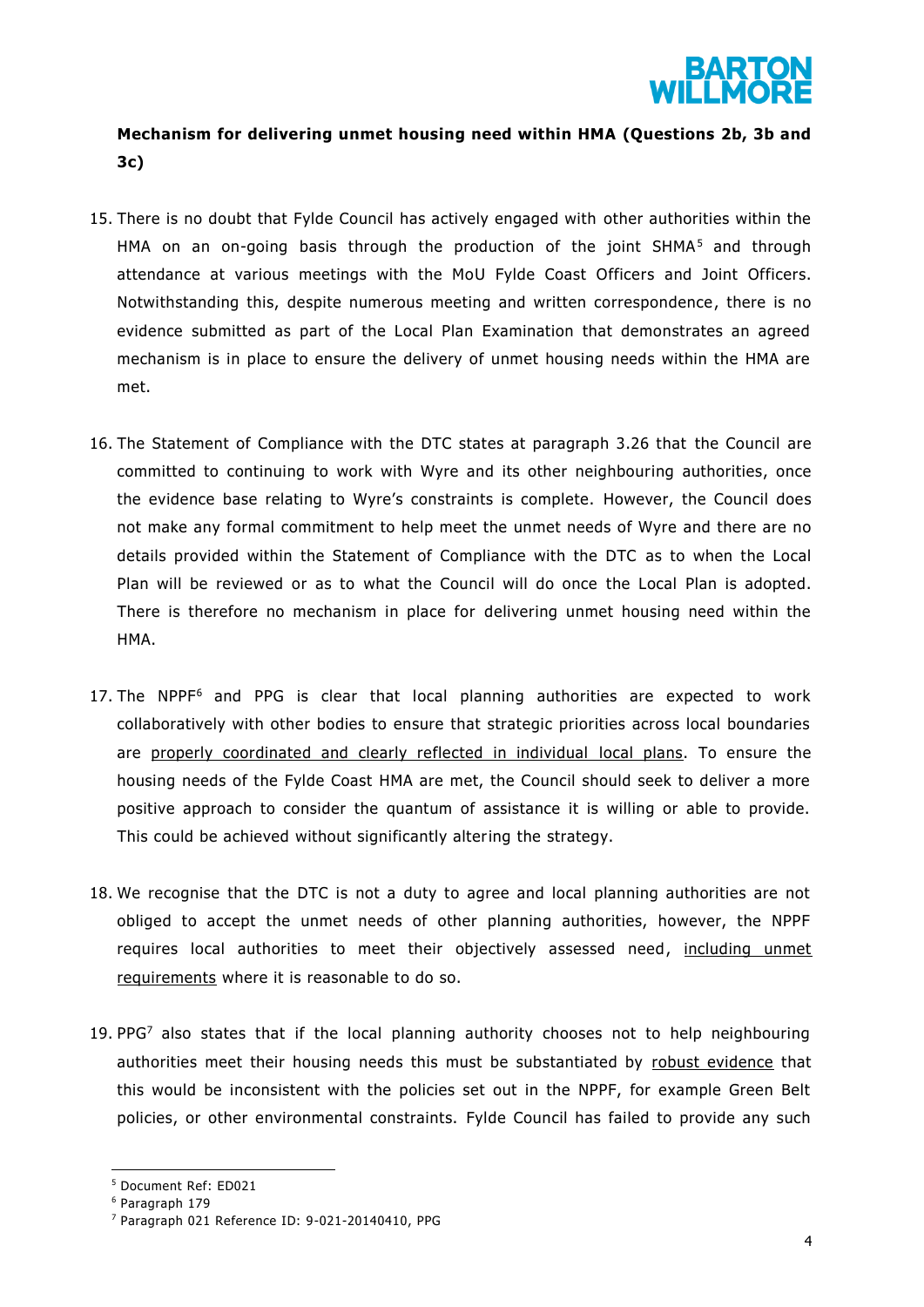

evidence that they would be unable to meet any of the unmet need from Wyre and alternative scenarios have not been assessed as part of the Sustainability Appraisal<sup>8</sup>.

- 20. We consider the lack of progress of Wyre's Local Plan evidence base is insufficient justification for not satisfying the DTC. The failure to resolve this issue now means there is no guarantee that the long term housing need of the Fylde Coast will be met and this is in direct conflict with the requirements of paragraph 182 of the NPPF.
- 21. In summary, at present, there is no agreed mechanism in place to meet the housing needs of the HMA. The Council has not sought to work with neighbouring authorities in an effective and positive manner to address this issue and has simply deferred it until an unknown point in time with no commitment to help in the future. As such the Council has failed to try and resolve this issue through cooperation with neighbouring authorities. The Council has therefore failed to meet the DTC in this regard.

### **Robust evidence to support the cooperation activities (Question 2c)**

- 22. The Statement of Compliance with the DTC<sup>9</sup> identifies the cooperation activities that have taken place. The document includes details of who the Council has cooperated with, the nature and timing of cooperation and how it has influenced the Local Plan.
- 23. Notwithstanding this, given our Client's concerns regarding the Council's approach to addressing the unmet need of Wyre Council we are unable to conclude that the evidence documented within the Statement of Compliance with the DTC is robust.

### **Is Fylde Council obliged to ensure OAN for the HMA as a whole is met? (Question 3d)**

24. To boost significantly the supply of housing, paragraph 47 of the NPPF is clear that local planning authorities should:

"use their evidence base to ensure that their Local Plan meets the full objectively assessed needs for market and affordable housing in the housing market area, as far as is consistent with the policies set out within the Framework…"

**.** 

<sup>8</sup> Document Ref: SD004a

<sup>9</sup> Document Ref: SD007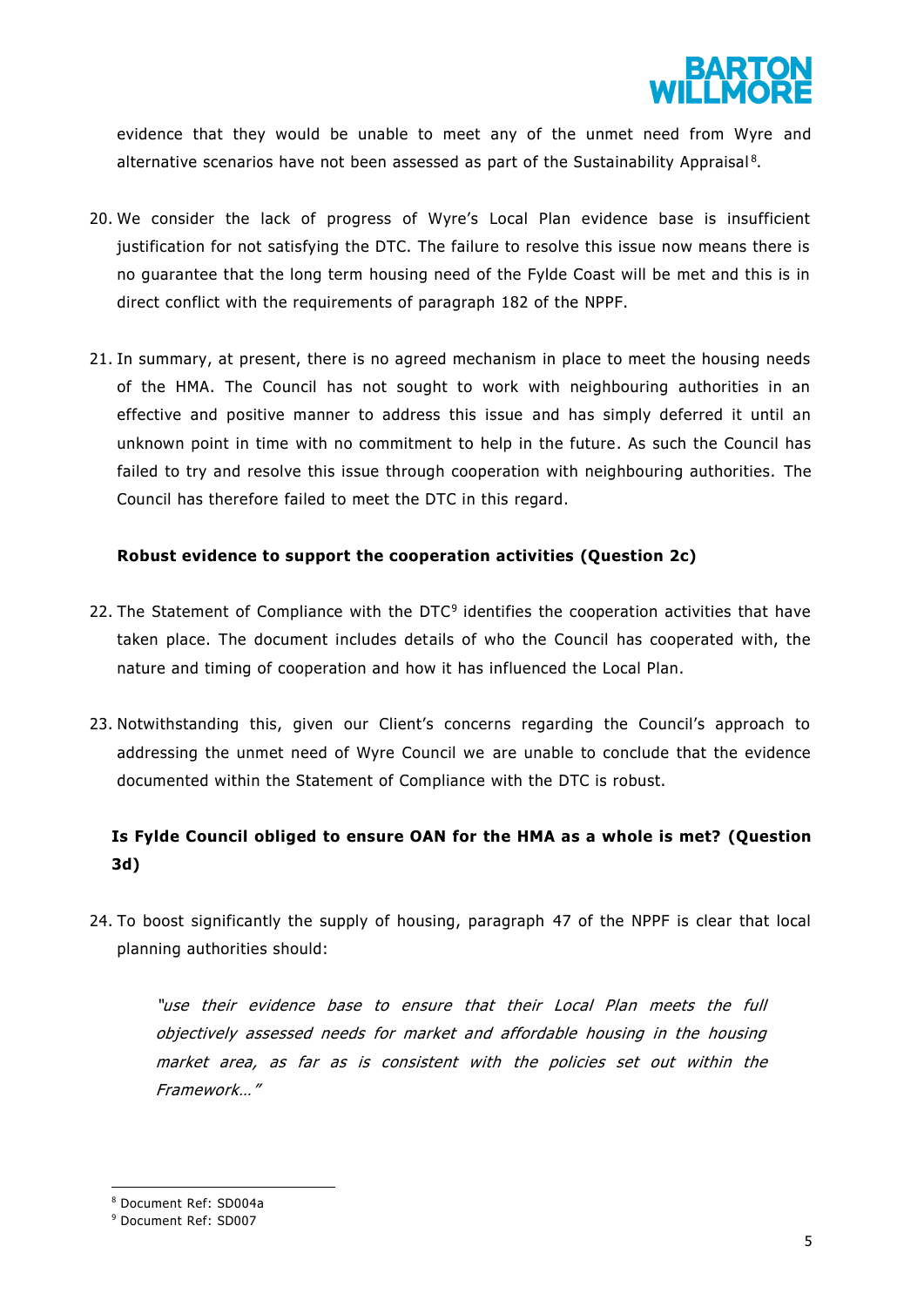

25. In assessing the soundness of a Local Plan, paragraph 182 of the NPPF confirms that part of planning for sustainable development is whether the Plan has been 'positively prepared' based on a strategy which seeks to:

"meet objectively assessed development and infrastructure requirements, including unmet requirements from neighbouring authorities where it is reasonable to do so and consistent with achieving sustainable development. " [own emphasis]

- 26. Whilst there is no obligation for Fylde Council to ensure it meets the whole OAN for the HMA, it is clear from national policy that it is necessary for the Council to seek to meet this unmet need where it is reasonable to do so, taking account of other policies within the NPPF.
- 27. In comparison to other Fylde Coast authorities of Blackpool and Wyre, Fylde would appear to have the greatest capacity to meet the needs of the HMA surrounded largely by open countryside. The administrative boundaries of Blackpool are tightly constrained by coastline to the west and Green Belt to the north and east. Blackpool has also been unable to accommodate all of its own growth within its boundary, with substantial area (14ha) of employment land required to be met within the Blackpool Fylde Periphery Strategic Site.
- 28. We agree that Wyre is unlikely to be able to meet its housing needs in full, the Borough is tightly constrained by Green Belt and although Wyre Council is seeking to release land from the Green Belt to meet its housing need, the Borough also faces significant flood risk issues and highway constraints in terms of the capacity of the A585. Fylde is the only authority within the HMA that has the potential capacity and capability to meet this unmet need. Table 6 of the Strategic Housing Land Availability Assessment (SHLAA) 2012<sup>10</sup> states Fylde has the potential capacity to deliver 21,894 dwellings in and around existing settlements. This is therefore further proof that the Council has the ability to accommodate unmet need from Wyre.
- 29. The Council acknowledges the suggestion made by Wyre Council and others in their response to the Inspectors initial questions<sup>11</sup>; however, the Council state that as the extent of this unmet need in unclear and evidence has not been presented it is possible that the amount requested could require a new or redrawn development strategy for Fylde, which would undermine the progress of the Local Plan. Should the request, when detailed and evidenced, be considered reasonable, Fylde Council would consider the

**.** 

<sup>10</sup> Document Ref: ED025

<sup>11</sup> Document Ref: EL1.001b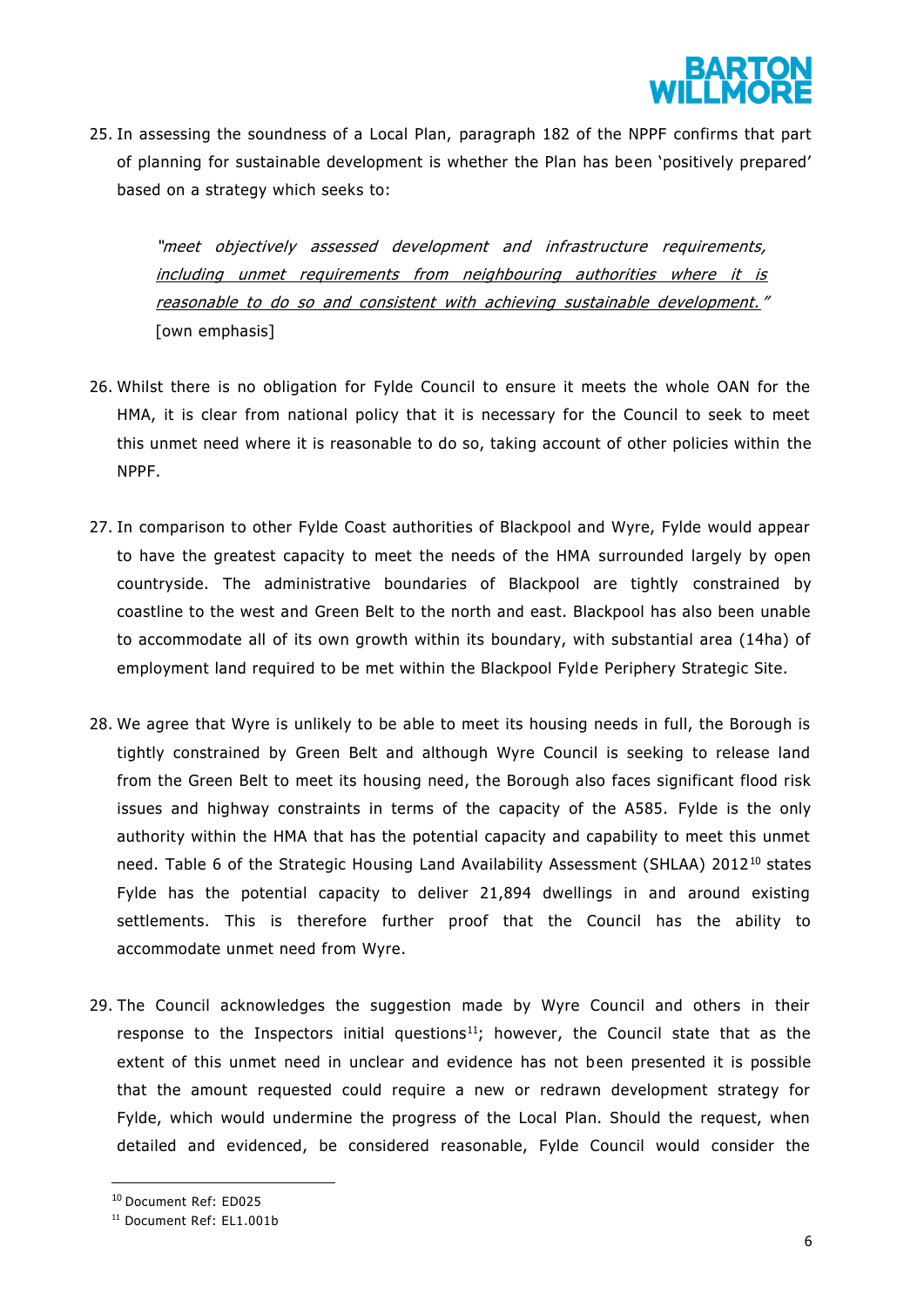

request through the review of the Local Plan following adoption. In the meantime, the Council considers that they comply with the DTC in relation to housing.

- 30. Our Client appreciates that considerable time and effort has gone in to producing the Local Plan, however, the Council need to ensure the Local Plan is based on a strategy which seeks to meet objectively assessed development requirements, including unmet requirements from neighbouring local planning authorities where it is reasonable to do so . This is particularly important in the Fylde Coast where it is unlikely other authorities within the HMA can meet this need. The Council should seek to deliver a more positive approach to consider the quantum of assistance it is willing or able to provide .
- 31. We understand that Wyre have scheduled the release of their Preferred Options document for the Summer at which time evidence will be published that will help to determine the extent of the unmet need. We accept that Fylde do not want to delay the progress of the Local Plan, however, waiting for the release of this evidence would not cause a significant delay to its progress.

#### **Commitment to Help Meet Housing Needs**

32. It is clear Fylde will need to accommodate some, if not all, of the unmet housing need from Wyre Council given the constraints to delivering this growth within neighbouring authorities. It is therefore fundamental that the Local Plan makes a commitment to help meet any unmet need now to ensure the delivery of long term housing need of the Fylde Coast.

To ensure the Local Plan is positively prepared and effective, the Council need to work with Wyre and Blackpool Council to consider the level of need that can realistically be met by Fylde and we understand from Wyre this evidence will be available within the next few months. Realistically, the Council will need to provide an uplift to the proposed housing requirement. The Council will then need to identify additional land for housing within the Local Plan to meet this unmet need.

- 33. If the Council fail to identify this additional land, housing needs of the HMA will simply not be met. The reliance upon the Local Plan review will create a delay of several years before the full needs of the HMA are met.
- 34. Despite our objections to the Council's approach to meeting the unmet housing need of Wyre Council, if the Inspector agrees that the correct approach is to deal with this through a review of the Local Plan, the Local Plan should provide a clear commitment for